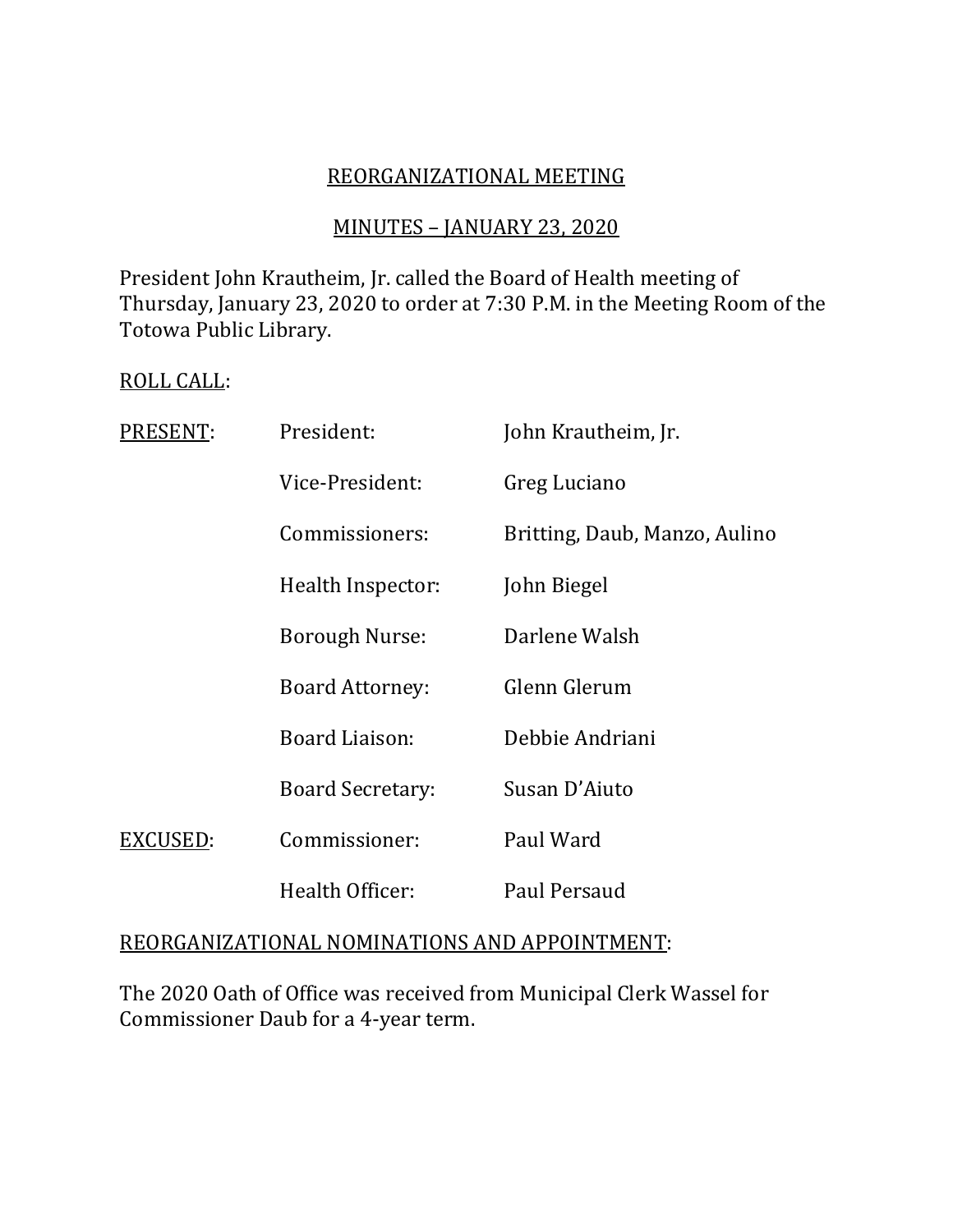# NOMINATION FOR PRESIDENT:

Commissioner Manzo made a motion to nominate John Krautheim, Jr. for President of the Board of Health for 2020, seconded by Britting. Floor was closed as no other nominations were made. All Commissioners in attendance voted in the affirmative.

### NOMINATION FOR VICE-PRESIDENT:

Commissioner Daub made a motion to nominate Greg Luciano for Vice-President of the Board of Health for 2020, seconded by Manzo. Floor was closed as no other nominations were made. All Commissioners in attendance voted in the affirmative.

### NOMINATION FOR COMMITTEE LIAISONS:

Commissioner Aulino made a motion to nominate the slate for committee appointments, seconded by Britting. All Commissioners in attendance voted in the affirmative.

Committee re-appointments for 2020 – Chairpersons are underlined.

| <b>OFFICE AND CLERK:</b>    | Commissioners: <b>Britting</b> , Ward, Daub      |
|-----------------------------|--------------------------------------------------|
| <b>PUBLIC HEALTH NURSE:</b> | Commissioners: Manzo, Daub, Ward                 |
| <b>HEALTH INSPECTOR:</b>    | Commissioners: Daub, Manzo, Ward                 |
| <b>CEMETERY INSPECTOR:</b>  | Commissioners: Manzo, Luciano, Britting          |
| <b>LICENSE AND LEGAL:</b>   | Commissioners: Daub, Luciano, Aulino             |
| <b>FINANCE:</b>             | Commissioners: <b>Luciano</b> , Britting, Aulino |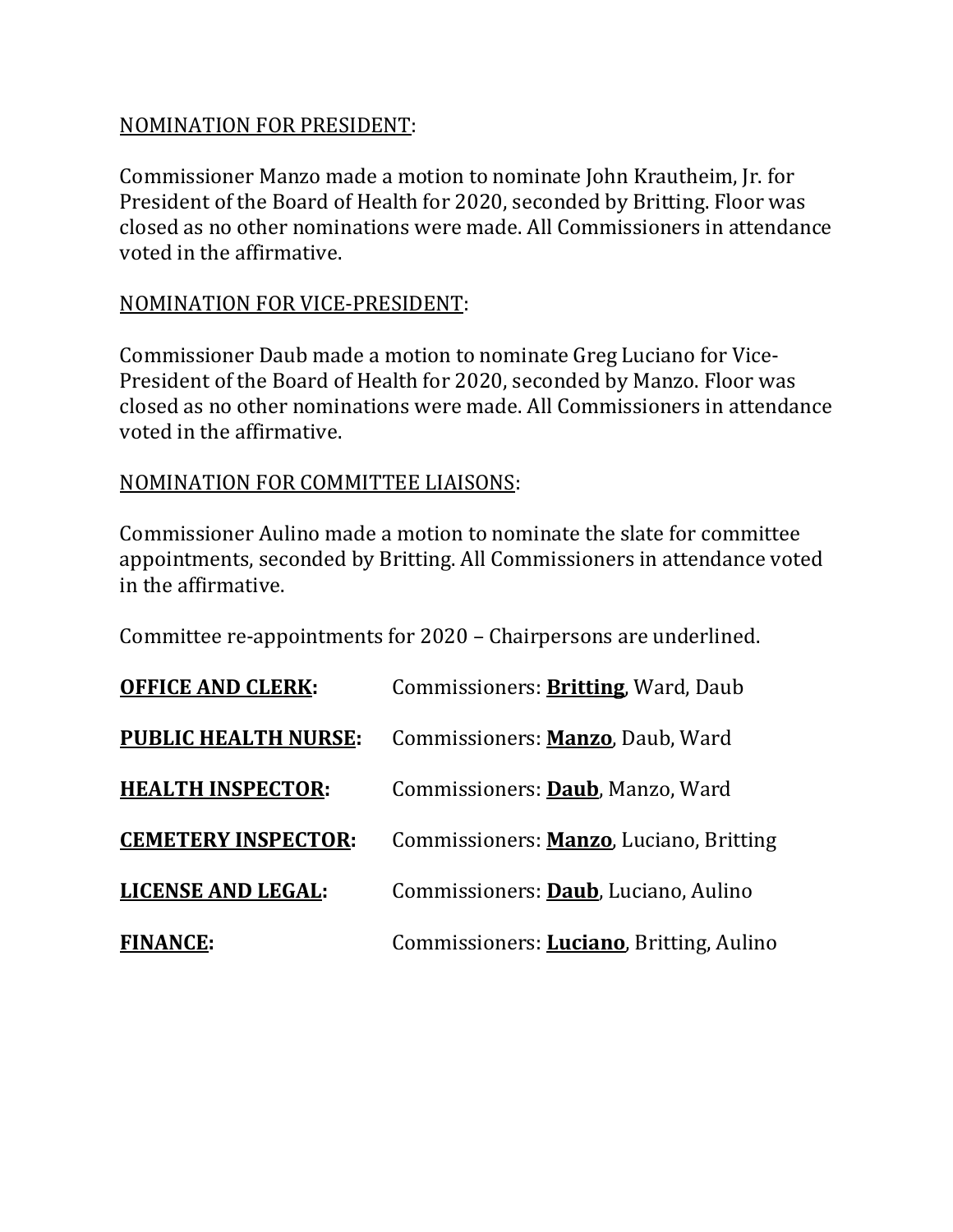# APPOINTMENT FOR BOARD PROFESSIONALS:

Commissioner Daub made a motion to appoint the following professionals to serve the Board of Health.

| <b>Borough Nurse:</b>  | Darlene Walsh      |
|------------------------|--------------------|
| <b>Board Attorney:</b> | Glenn Glerum       |
| Cemetery Inspector:    | William E. Marsala |
| Health Inspector:      | John Biegel        |

Motion was seconded by Britting. All Commissioners in attendance voted in the affirmative.

# BOARD OF HEALTH BUDGET:

The following budget was submitted to Mayor and Council for the year 2020.

# DEPARTMENT ACCOUNT #124

| 201 - Administration and Office Expenses- | \$4,000.00  |
|-------------------------------------------|-------------|
| 205 - Contractual Services-               | 1,000.00    |
| 206 - Animal Control-                     | 20,000.00   |
| 207 - Professional Services-              | 15,000.00   |
| 221 – Paterson Health Contract-           | 11,000.00   |
| 224 – Hepatitis B Vaccine-                | 0.00        |
| 299 – Board of Health O/E-                | 0.00        |
| Department Total                          | \$51,000.00 |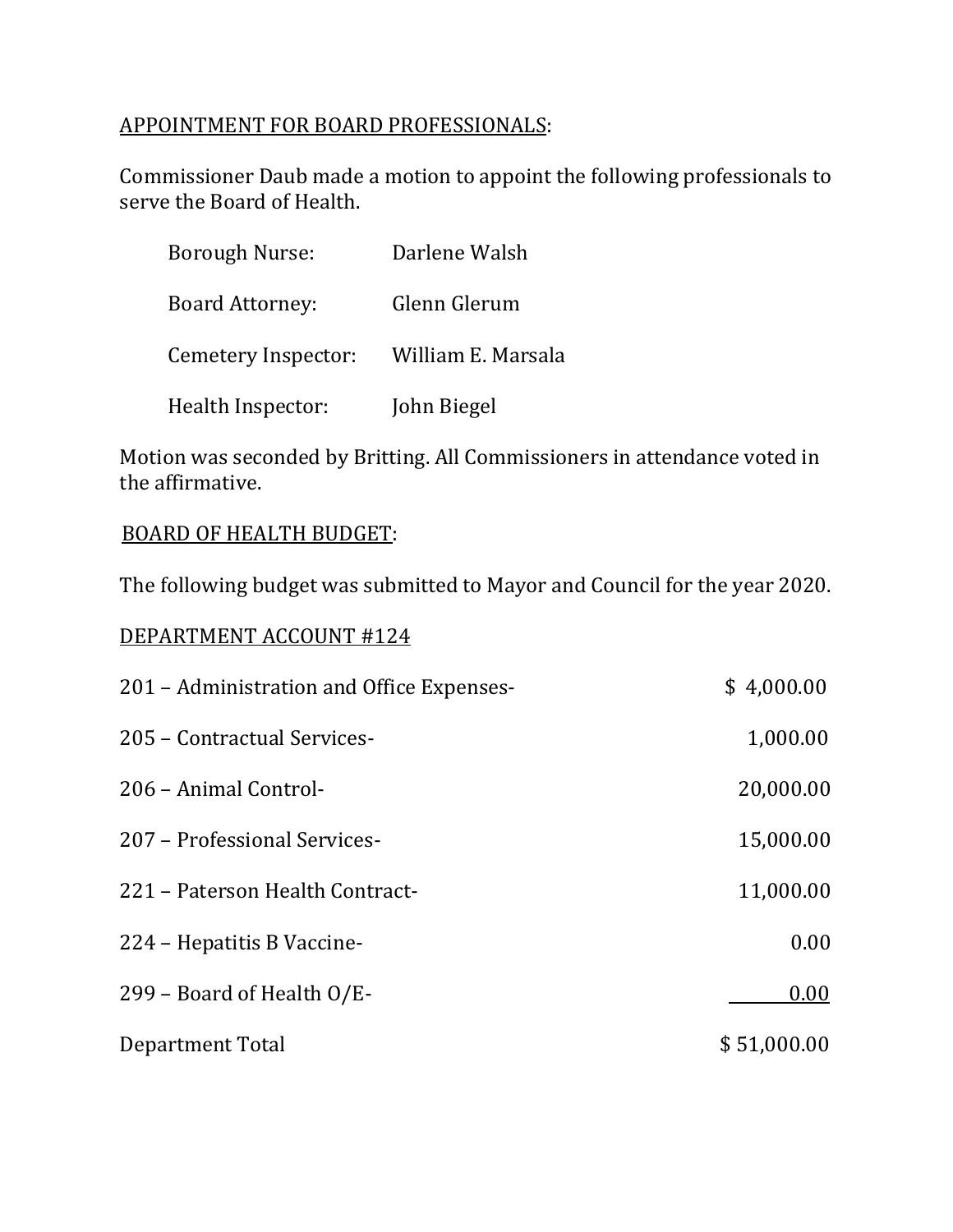Commissioner Daub made a motion to pass the budget submitted, seconded by Manzo. All Commissioners in attendance voted in the affirmative.

# ADJOURN:

Commissioner Daub made a motion to adjourn the meeting at 7:47 P.M., seconded by Britting. All Commissioners in attendance voted in the affirmative.

# MINUTES – JANUARY 23, 2020

President John Krautheim, Jr. called the Board of Health meeting of Thursday, January 23, 2020 to order at 7:47 P.M. in the Meeting Room of the Totowa Public Library.

### ROLL CALL:

| PRESENT: | President:              | John Krautheim, Jr.           |
|----------|-------------------------|-------------------------------|
|          | Vice-President:         | Greg Luciano                  |
|          | Commissioners:          | Britting, Daub, Manzo, Aulino |
|          | Health Inspector:       | John Biegel                   |
|          | <b>Borough Nurse:</b>   | Darlene Walsh                 |
|          | <b>Board Attorney:</b>  | Glenn Glerum                  |
|          | Board Liaison:          | Debbie Andriani               |
|          | <b>Board Secretary:</b> | Susan D'Aiuto                 |
| EXCUSED: | Commissioner:           | Paul Ward                     |
|          | Health Officer:         | Paul Persaud                  |
|          |                         |                               |

### CORRESPONDENCE: NONE